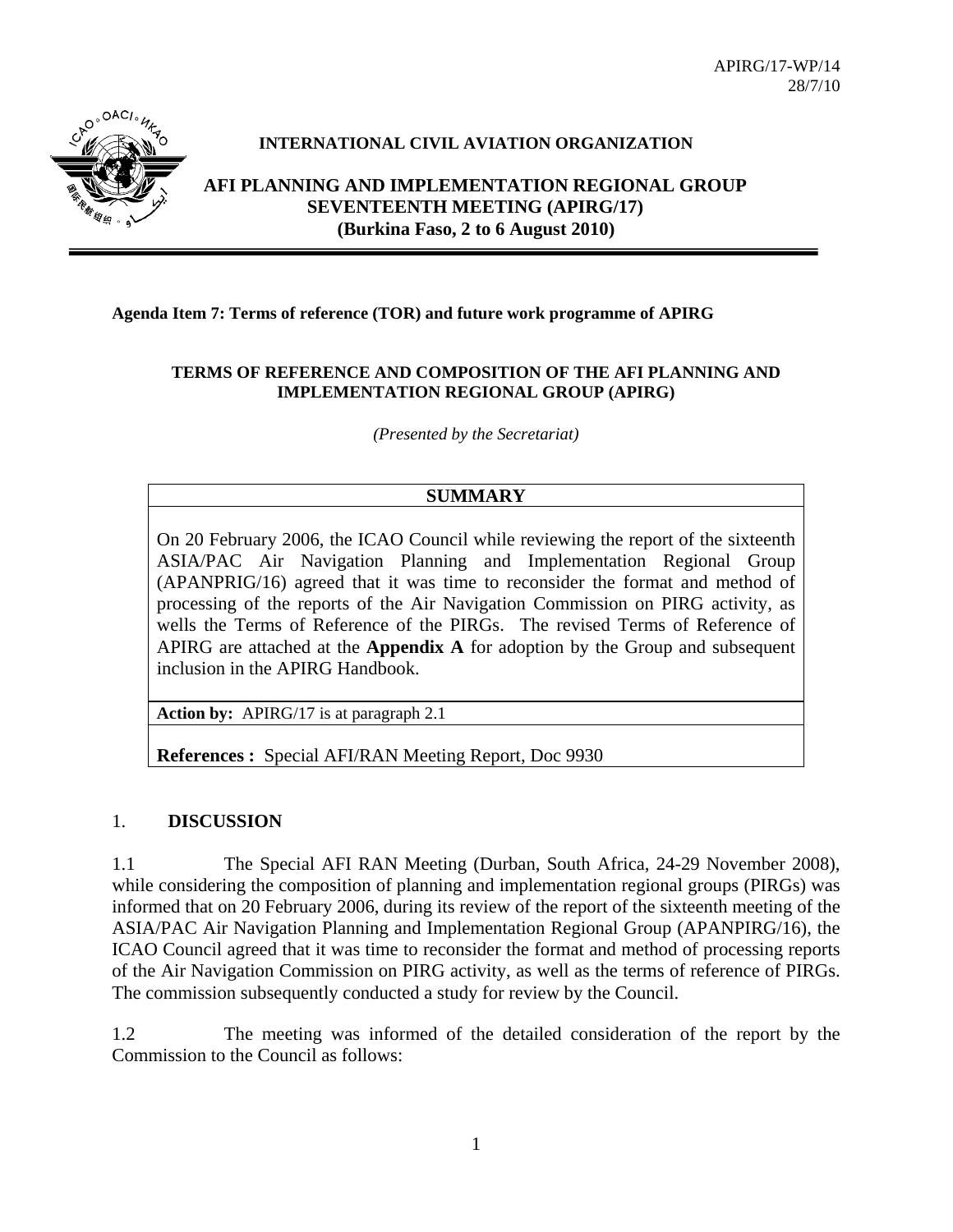### *Work programme*

1.3 The Commission agreed that PIRGs were primarily responsible for the development and maintenance of regional air navigation plans as well as the identification and resolution of air navigation deficiencies. It was noted that PIRGs were a planning and coordination mechanism and that, while implementation is the responsibility of States, PIRGs could play a significant role in supporting the implementation of Standards and Recommended Practices (SARPs). Furthermore, the Commission recognized the importance of providing technical expertise and guidance to Regional Offices so as to enhance integration of Regional Offices and ICAO Headquarters, and consequently endorsed the participation of experts from the ICAO Air Navigation Bureau in the work of relevant technical sub-groups of the PIRGs.

### *Terms of Reference*

1.4 The Commission examined the possibility of expanding the mandate of PIRGs to cover the broader Strategic Objectives of ICAO and concluded that their focus should remain on air navigation issues. It was noted that any expansion would require more technical and human resources for both ICAO and States; result in lengthier meetings; call for attendance of a greater number of participants per delegation; and also result in duplication of efforts, thereby decreasing productivity.

1.5 Regarding the inclusion of flight safety in the work programme of PIRGs, the Commission felt that the involvement of PIRGs in flight safety issues was not feasible in the current regional air navigation planning structure. To include this item in the work programmes of PIRGs would require a different mechanism to accommodate experts provided by States and other bodies, such as maintenance organizations, airline/cargo operators and pilots' associations. However, there was a need to address specific flight safety issues in line with the methodology of the Global Aviation Safety Plan (GASP). It was agreed that PIRGs should continue to concentrate their efforts, at this time, on air navigation planning issues. The Commission noted that flight safety issues were most adequately addressed within the framework of GASP. The regional, sub-regional and State action plans, resulting from the application of GASP, might generate specific actions by PIRGs. The Commission agreed to return to this aspect after the implementation structure for GASP is finalized.

1.6 Referring to the environment, the Commission noted that PIRGs addressed environmental issues within the context of ATM improvements, and endorsed this approach. The Commission also noted that PIRGs take into account environmental benefits of CNS/ATM systems and estimate resultant reductions in emissions, while developing and reviewing the ATS route structures in the regions.

1.7 The Commission was therefore of the view that PIRGs should continue working on air navigation planning and implementation issues. At the same time, the Commission would continue work to develop new structures to coordinate other Business Plan implementation activities related to safety, security and environmental subjects.

1.8 With regard to the membership of PIRGs, the Commission agreed that all ICAO Contracting States, who were service providers in an air navigation region and part of that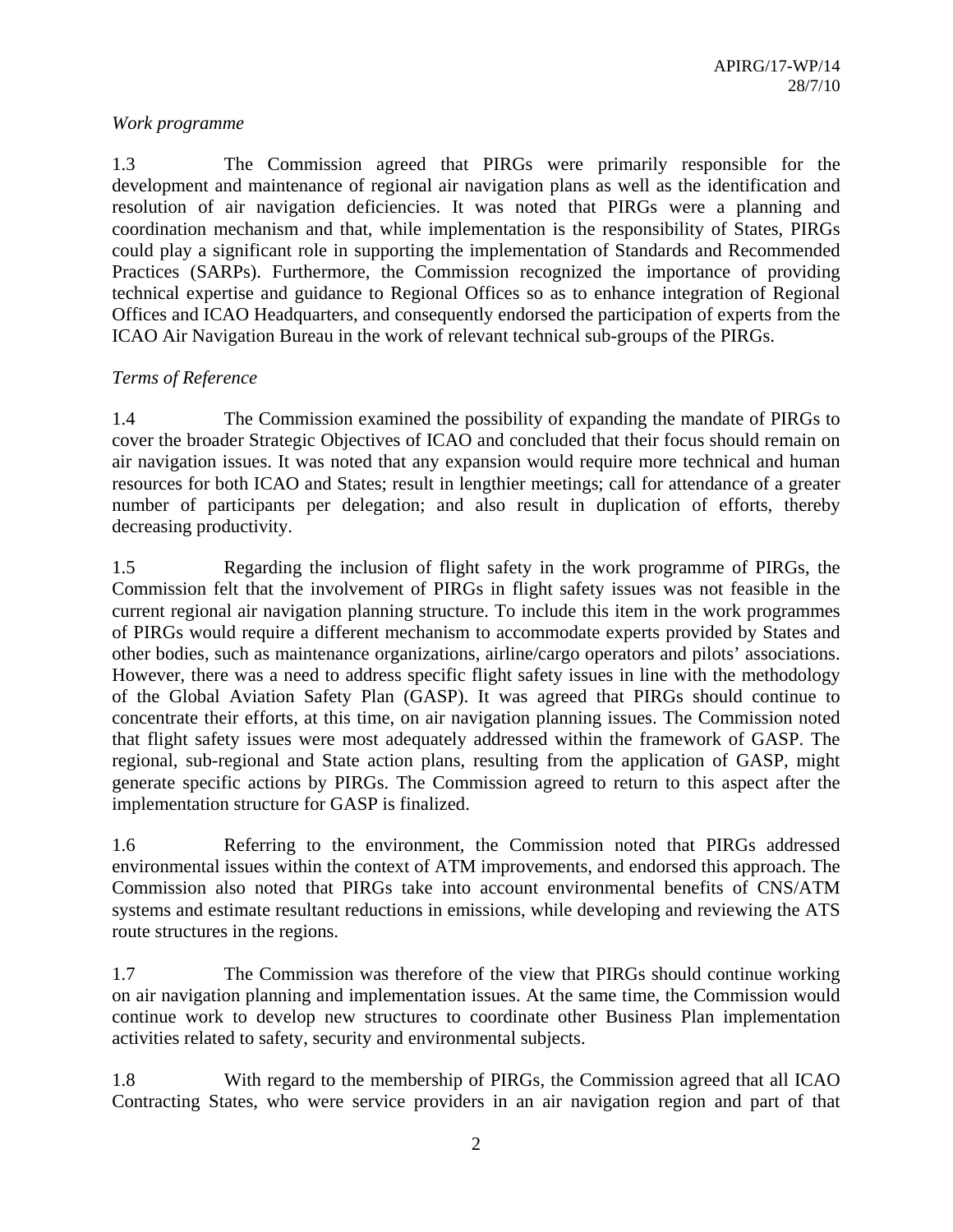region's air navigation plan (ANP), should be included in the membership of that region's PIRG. Furthermore, user States are entitled to participate in any other PIRG meetings as a non-member. International organizations recognized by the Council may be invited as necessary to attend as observers to the PIRG meetings.

1.9 The Commission noted that PIRG reports were intended to be stand-alone documents developed essentially to serve the needs of States, and consequently agreed that the present format and style met their requirements, but should be open to continuous improvements. Furthermore, the Commission noted that the agenda of these PIRG meetings had been standardized and aligned with the Business Plan items related to air navigation services.

1.10 To further improve the way that the Council reviews the work of its PIRGs, the need for an executive summary of the outcome of each PIRG meeting, taking all the elements into consideration, was identified. This action would also avoid duplication and would differentiate between the technical review by the Commission and the overall decision-making process of the Council. The Commission proposed that, at the end of each year, the Council receive a consolidated report containing the Commission analysis of the regional air navigation developments and the status of the resolution of air navigation deficiencies. However, in the event that any action item arises from a PIRG meeting, such as an implementation issue or a requirement for additional resources that calls for specific attention of the Council, then an immediate report would be made to the Council instead of waiting until the end of the year.

1.11 In reviewing the Commission's report, the Council took the following actions:

- a) Agreed that the Commission should present, on an annual basis, a consolidated report to the Council containing the Commission's analysis of regional air navigation developments and the status of the resolution of air navigation deficiencies, as well as an indication of the value added from the PIRGs activities;
- b) While agreeing to retain, for the time being of the terms of reference of PIRGs, except those of the APIRG and the GREPECAS which should be amended to exclude security matter, requested that the Commission study the merits of the PIRGs;
- c) Agreed that all ICAO Contracting States who are service providers in an air navigation region and part of that region's air navigation plan (ANP) should be included in the membership of that region's PIRG. Furthermore, user States are entitled to participate in any other PIRG meeting as a non-member. International Organizations recognized by the Council may be invited as necessary to attend as observers to the PIRG meetings; and
- d) Requested that the Commission present, in due course, a report to the Council regarding the development of new structures to coordinate Business Plan implementation activities related to safety, security and environmental subjects, as well as the outcome of its further review of the mandate and terms of reference of the PIRGs pursuant to sub-paragraph b) above.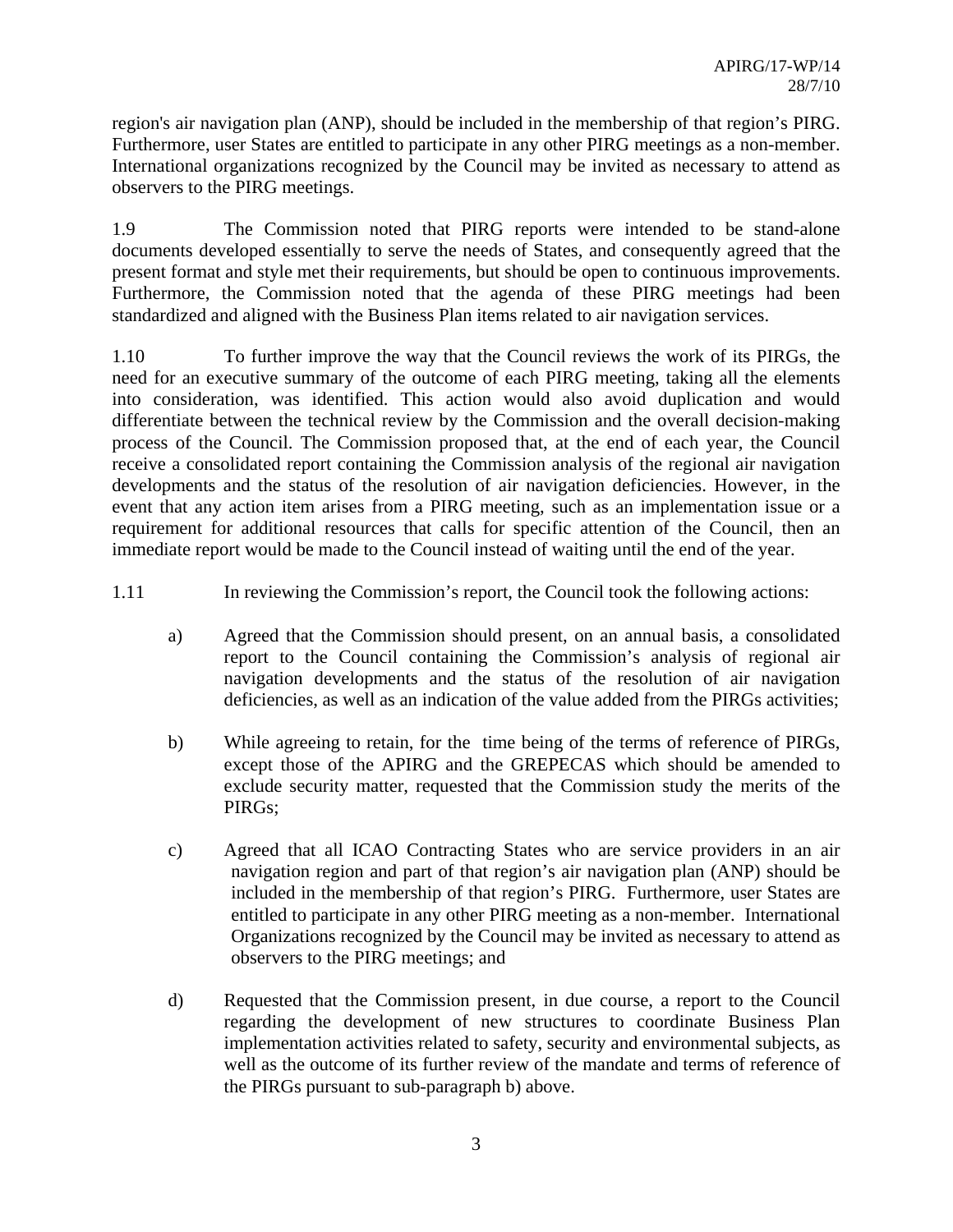1.12 The Special RAN Meeting (Durban, South Africa, 24-29 November 2008), taking into account the Council's action, developed Recommendation 6/24 produced hereunder:

# **Recommendation 6/24 — Revised membership of the Africa-Indian Ocean regional planning and implementation group (APIRG)**

That the terms of reference of the Africa-Indian Ocean regional planning and implementation group (APIRG) be amended as follows:

# **Membership**

All ICAO Contracting States, who are service providers in an air navigation region and part of that region's Air Navigation Plan (ANP), should be included in the membership of that region's PIRGs. Furthermore, user States are entitled to participate in any other PIRG meetings as a non-member. International organizations recognized by the Council may be invited as necessary to attend PIRG meetings as observers.

# **2. ACTION BY THE MEETING**

2.1 That APIRG adopts its revised terms of reference at **Appendix A** and approve their inclusion in the APIRG Handbook.

----------------------------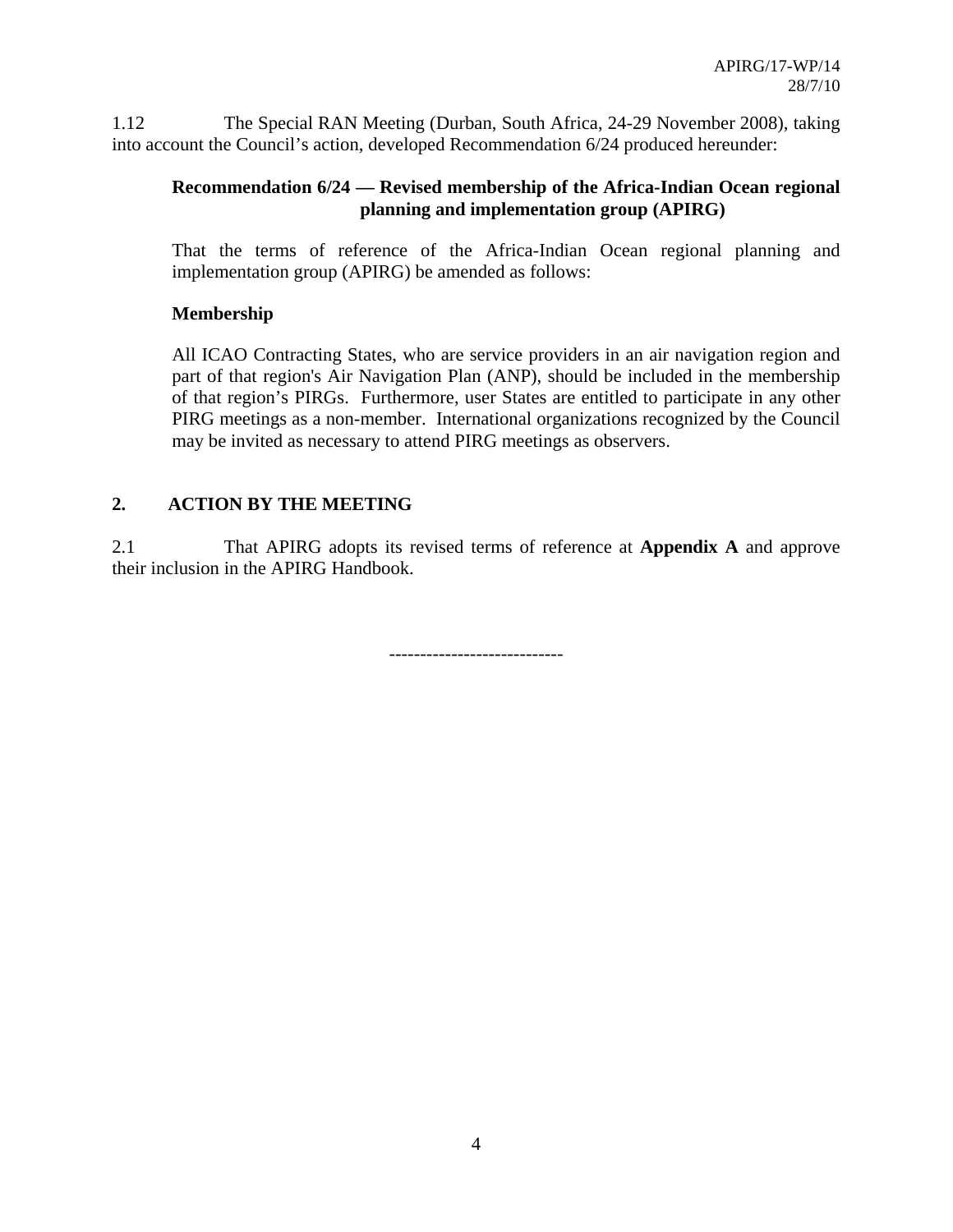### **APPENDIX A**

### **1. TERMS OF REFERENCE OF THE APIRG**

1.1 The terms of reference of the Group are to:

| <b>Strategic Objective</b> | The terms of reference of the Group are to:                                                                                                                                                                                                             |  |  |  |
|----------------------------|---------------------------------------------------------------------------------------------------------------------------------------------------------------------------------------------------------------------------------------------------------|--|--|--|
| $C^*$                      | ensure continuous and coherent development of the AFI Air<br>a)<br>Navigation Plan and other relevant regional documentation in a<br>manner that is harmonized with adjacent regions, consistent with<br>ICAO SARPs and reflecting global requirements; |  |  |  |
| $C^*$                      | b)<br>facilitate the implementation of air navigation systems and<br>services as identified in the AFI Air Navigation Plan with due<br>observance to the primacy of air safety and the environment; and;                                                |  |  |  |
| $A^*$                      | identification and addressing of specific deficiencies in the air<br>$\mathcal{C}$ )<br>navigation field.                                                                                                                                               |  |  |  |

#### **\* Strategic Objectives of ICAO for 2011-2013**

| $\sim$ $-$     | Strategic Objective A: Safety   |                 | $\overline{\phantom{a}}$ | Enhance global civil aviation safety.                                                                                                                                                                                |
|----------------|---------------------------------|-----------------|--------------------------|----------------------------------------------------------------------------------------------------------------------------------------------------------------------------------------------------------------------|
| $\blacksquare$ | Strategic Objective B: Security |                 | $\overline{\phantom{a}}$ | Enhance global civil aviation security                                                                                                                                                                               |
|                |                                 | Air Transport - |                          | Strategic Objective C: Environmental protection and sustainable development of<br>Foster harmonized economically viable<br>development of international civil aviation that<br>does not unduly harm the environment. |

#### 2. **In order to meet the terms of reference, the Group shall perform the following tasks:**

- a. review, and propose when necessary, the target dates for implementation of facilities, services and procedures to ensure the coordinated development of the Air Navigation System in the AFI Region;
- b. assist the ICAO Regional Offices providing services in the AFI Region in their task of fostering implementation of the AFI Regional Air Navigation Plan;